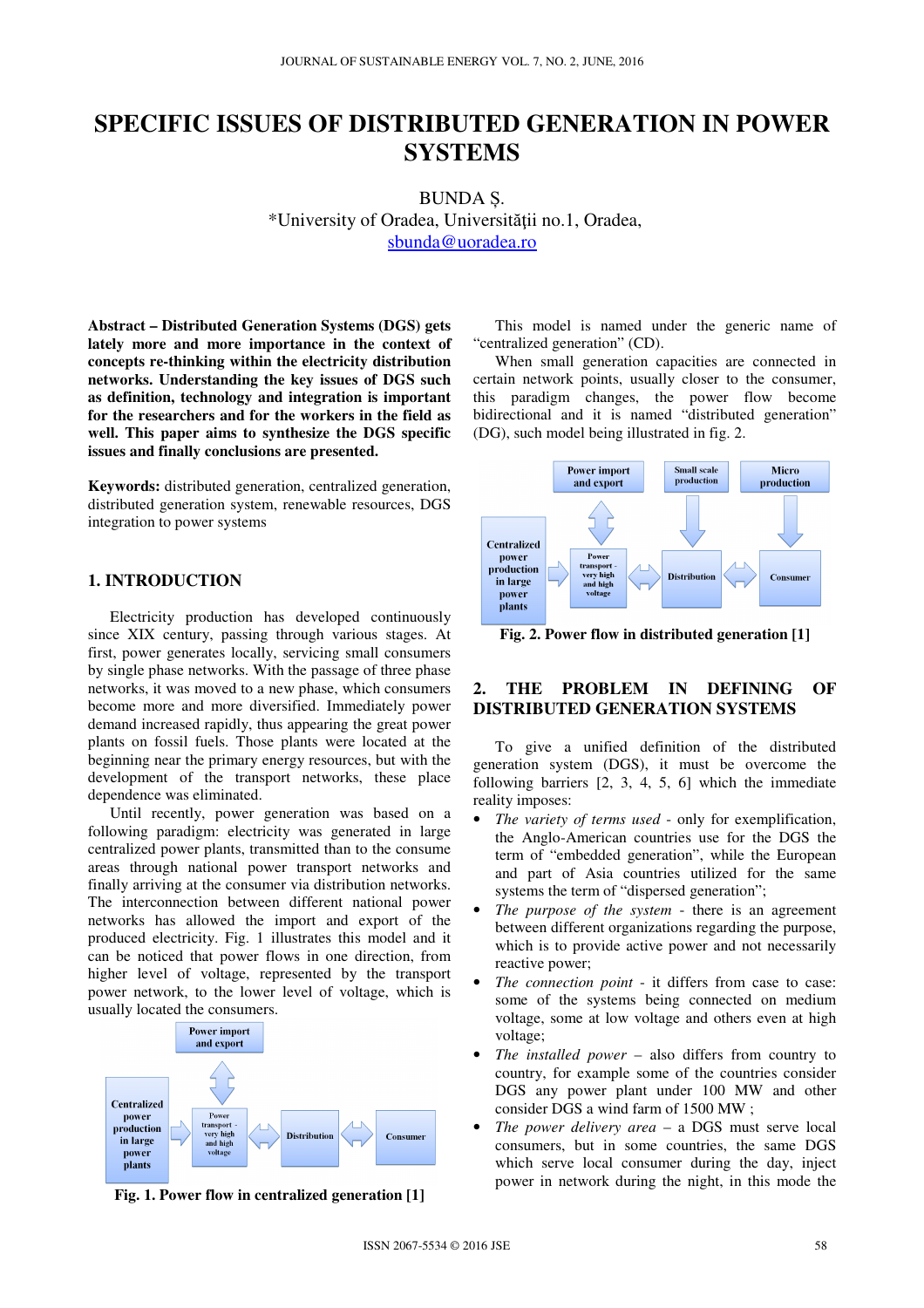power delivery area engulfed the whole distributed network;

- *The technology used* there is a variety of technologies used in DGS, covering both conventional resources and renewable one;
- *The environmental impact* a reduced impact on environment is realized only by the DGS based on renewable resources, the rest of the systems may reduce the negative impact only by reducing losses in transport lines;
- *The mode of operation* some countries impose that a DGS with installed power over 100MW must submit on the market regimentations, other countries consider different;
- *The ownership* there are cases that a DGS is owned by a private company as well an national one;
- *The degree of penetration* the covered power at the consumer of a DGS is influenced by the network area and its operating regime so, on a specific moment, the DG penetration degree reach a certain level.

A generally valid definition of the DGS which make no reference to installed power or to the voltage level of connection, which didn't bound such systems to a certain power delivery area or a particular ownership or degree of penetration, which didn't refer to the technologies used, were give by [2]: *an electric power source system connected directly to the distribution network or on the customer site of the meter*. This definition leaves the distinction between distribution and transport networks to specific regulations of each country or power market.

It is noticed that the factors described above has no relevance in defining a DGS, being at most a classification criterion.

# **3. THE TECHNOLOGIES USED IN DGS**

Current practice has shown that in case of DGS there is a variety of technology used, the range of these technologies are described by the International Energy Agency [7] and can be synthesized in table 1.

| $\frac{1}{2}$ . A $\frac{1}{2}$ and $\frac{1}{2}$ are $\frac{1}{2}$ are $\frac{1}{2}$ |                               |                                              |  |  |  |  |
|---------------------------------------------------------------------------------------|-------------------------------|----------------------------------------------|--|--|--|--|
| No.                                                                                   | <b>Technology</b>             | <b>Typical installed</b><br>power per module |  |  |  |  |
| 1                                                                                     | Reciprocating engine.         | 5 kW - 10 MW                                 |  |  |  |  |
| $\overline{c}$                                                                        | Micro turbine                 | 35 kW-1 MW                                   |  |  |  |  |
| 3                                                                                     | Combined cycle gas<br>turbine | 35-400 MW                                    |  |  |  |  |
| 4                                                                                     | Small hydro                   | $1-100$ MW                                   |  |  |  |  |
| 5                                                                                     | Micro hydro                   | 25 kW-1 MW                                   |  |  |  |  |
| 6                                                                                     | Wind turbine                  | 200W-3 MW                                    |  |  |  |  |
| 7                                                                                     | PV systems                    | 20W-100 kW                                   |  |  |  |  |
| 9                                                                                     | <b>Biomass</b>                | 100 kW-20 MW                                 |  |  |  |  |
| 10                                                                                    | Fuel cells                    | 10 KW -200 MW                                |  |  |  |  |
| 11                                                                                    | Geothermal                    | 5-100 MW                                     |  |  |  |  |
| 12                                                                                    | Ocean energy                  | $0.1 - 1$ MW                                 |  |  |  |  |
| 13                                                                                    | Hybrid systems                | $> 5$ kW                                     |  |  |  |  |
| 14                                                                                    | Battery storage               | 500 kW-5 MW                                  |  |  |  |  |

**Table 1: Range of DGS technology** 

Table 1 show that the technologies from 1 to 3 utilized conventional fuels and can be called "environmental friendly" only if it run on biofuels, while the technologies from 3 to 13 utilized renewable resources with low negative impact on environment. In all of these cases, the DGS utilize usually the following types of generators: synchronous generator (wound rotor or permanent magnet), asynchronous generator and (wound rotor or squirrel cage) and power electronic converter interface.

## **4. ISSUES IN DGS INTEGRATION TO POWER SYSTEMS**

The problem of DGS integration to power systems presents an increasing relevance due to increasing in number of these systems and its operators in the context of power market liberalization. Several important key issues of in the integration of DGS in power systems can be synthesized as follows [1]:

#### **Concept definition:**

Just as in the case of DGS definition, having a clear concept of DGS integration in power systems offers a clear view on the issue: *DGS integration in power systems means connecting DGS generators to the power network taking into account that DGS operate correctly and safely with optimum capitalization of the power resources* [8].

## **Regulatory issues**:

This problem appears when there is a separation between power supplier and network operator, which is the case for most of the European Union countries. In these situation, the suppliers operates on a free market and the network operator on a regulatory one, so it is a clear need to be developing by these countries an appropriate regulatory policies in order to support the future growth of the DGS integration in their power systems [9].

#### **Operation and control**:

The higher the number of the DGS connected to a network the greater are the effects on it. Furthermore, these systems are not dispatchable and the electric energy produced is often unpredictable, especially in case of DGS based on renewable resources.

#### **Acceptability**:

Basically there are two factors of acceptability when a DGS is connected to a power network: *short circuit power* in the connection point and the *power of the DGS electric generator*.

The short circuit power in the connection point is given by the relation [1]:

$$
R_{sc} = I_{scDGS} / I_{maxDGS}
$$
 (4.1)

Where:

 $I_{\rm scDGS}$  = Short circuit current on DGS site;  $I_{\text{maxDGS}} =$  Maximum current generated by DGS.

International experience reveals that if  $R_{sc} > 200$  it is unlikely to appear flicker or voltage variations in stabilized regime, but if  $R_{sc}$  < 50 it is possible to appear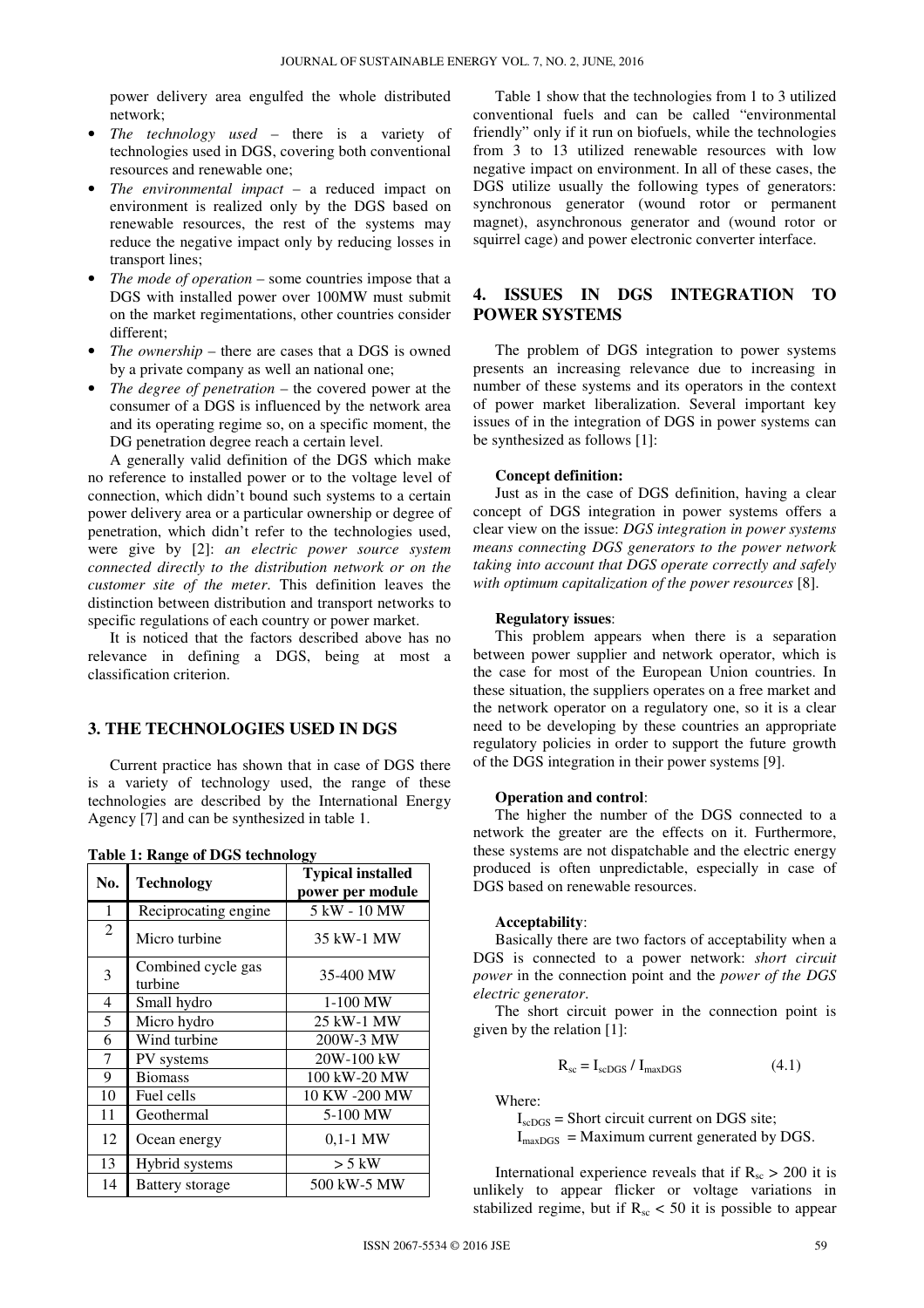power quality problems in electrical network. Also if the DGS is based o renewable resources and  $R_{sc} \ge 100$  it must be impose more severe connecting conditions [8].

Maximum power of the DGS electric generator is given by the fact that generator influence on network at connection point is acceptable, table 2 showing values of maximum generator power on different network area with the corresponding voltage.

|                              |  |  |  |  |  | Table 2: Voltage levels for DGS connection with |  |  |
|------------------------------|--|--|--|--|--|-------------------------------------------------|--|--|
| maximum generators power [8] |  |  |  |  |  |                                                 |  |  |

| Network location           | Maximum power of<br>the DGS electric<br>generator |  |  |
|----------------------------|---------------------------------------------------|--|--|
| 0.4 kV networks            | 50 kVA                                            |  |  |
| $0.4$ kV bar               | $200 - 250$ kVA                                   |  |  |
| $(11-11,5)$ kV networks    | $2 - 3$ MVA                                       |  |  |
| $(11-11,5)$ kV bar         | 8 MVA                                             |  |  |
| $(15-20)$ kV networks+bars | $(6.5 - 10)$ MVA                                  |  |  |
| $(63-90)$ kV networks      | $(10 - 40)$ MVA                                   |  |  |

#### **Voltage connection level of the DGS**:

It is important to notice that the higher is the connection voltage level the higher are the costs of the equipment needed for DGS connection. On the other hand, if an DGS owner try to connect it at lower voltage levels, it might be possible that the network operator didn't accept it due to the bigger influence of DGS generators in that network area.

## **Voltage profile modifications**:

A DGS connection in a certain network point leads to the increase of voltage both in the connection point and in nearby network areas, fig. 3.



**Fig. 3. Voltage variation in connection point and nearby areas [8]** 

If these increases are beneficial or not, depend on the following factors [1, 8]:

- Penetration level of DGS:
- Network characteristics:
- Consumption characteristics.

## **Increasing of short circuit power**:

When a DGS is connected to an existing network, the short circuit current increases, especially when synchronous generators are involved, fig. 4.



**Fig. 4. The increasing current through consumer circuit breaker [8]** 

Fig. 4 shows that in case of a fault, the synchronous generator contribute to the fault current and the maximum fault current which the circuit breaker can break can be exceeded. That involves supplementary cost to modernize this circuit breaker or even to replace it.

## **Power flow changing**:

When a DGS is connected to a network it injects a supplementary power so the power flow it's modifying in sense of it can increase, decrease or even invert. But the power flow involve a current circulation, it can happen that due to current flow modification the maximum thermal limit of the network elements to be exceeded. In this way it can be a limitative factor in DGS penetration to power networks.

#### **Improper operation of network protections**:

If a DGS is connected to a MV network a coordination of its synchronous generator protections with the network protections it's a must. Lack of protections coordination leads to a series of negative situations such as [1,8]:

- The network relays cannot detect the injected current of the DGS generator;
- The DGS generator cannot be isolated in case of fault;
- Incorrect operation of the network relays.

## **Power quality of the network**:

There are four effects which the DGS connection to a network can produce [1,8]:

- $\triangleright$  Voltage fluctuation, especially to the DGS on renewable resources, due to modifications of the produced power with the resource fluctuations. If these fluctuations are fast and cyclic it may lead to flicker;
- $\triangleright$  Overvoltage due to big DGS generators;
- $\triangleright$  Voltage dips due to protections functioning. If there are several DGS with big generators which the protections are kicking out, it can reach loosing the stability of the network;
- $\triangleright$  Harmonic pollutions due to power electronics of the DGS.